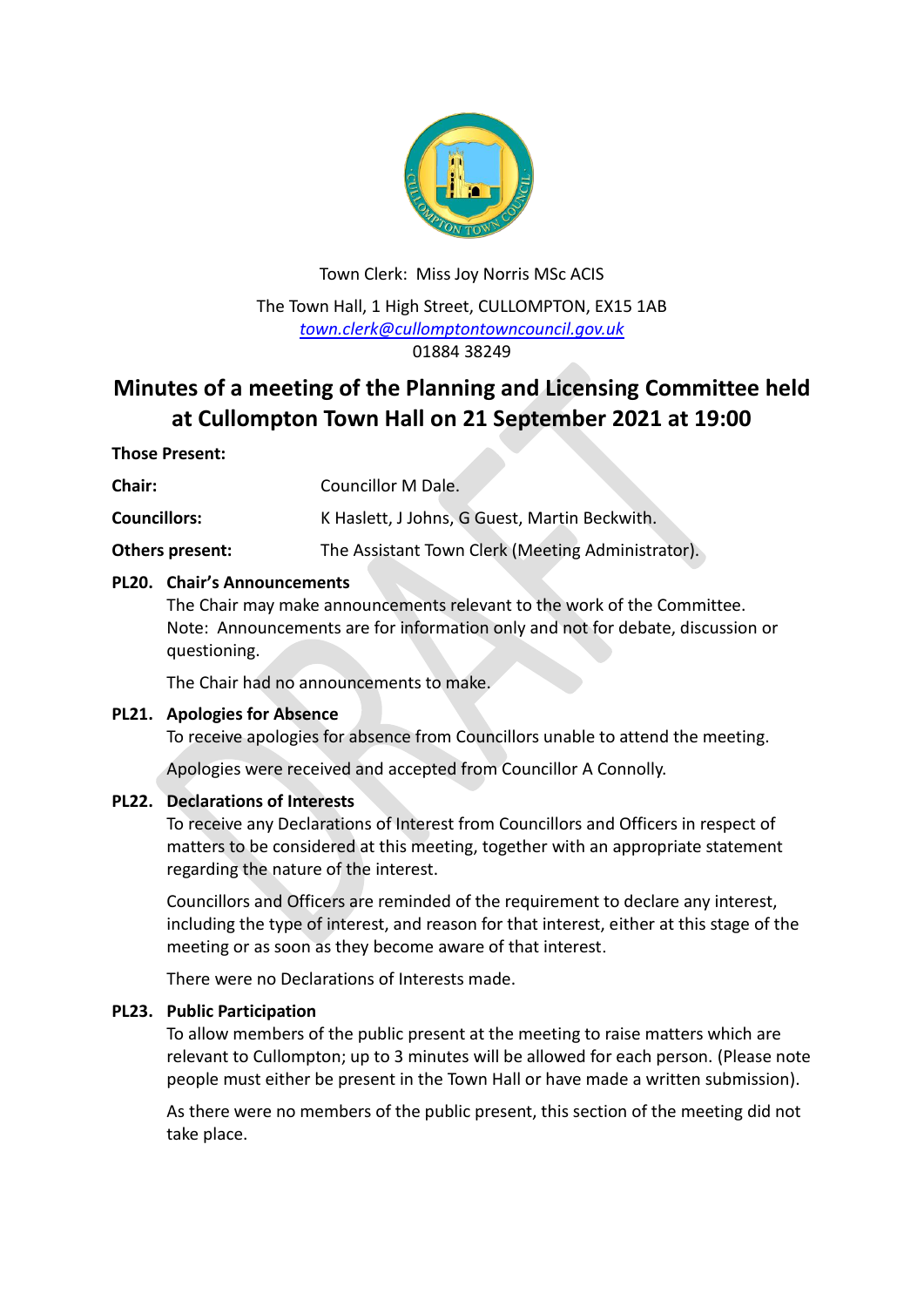## **PL24. Minutes**

To approve the Minutes of the Planning and Licensing Committee that was held on 13 July 2021.

**Resolved** that the Minutes of the Planning and Licensing Committee held on 13 July 2021 are adopted as a true and correct record of the meeting and signed as such.

## **PL25. Planning Matters**

To consider and make comment on the following planning applications received by the Planning Authority and available to view on the [Planning Portal](https://planning.middevon.gov.uk/online-applications/) (Supporting Paper B):

a. Little Always, Cullompton [\(21/01335/CLU\)](https://planning.middevon.gov.uk/online-applications/applicationDetails.do?activeTab=documents&keyVal=QVVDPYKS07T00). Certificate of Lawfulness for the existing use of a dwelling in breach of agricultural occupancy condition on Planning Permission EN 11513/X for a period in excess of 10 years.

**Resolved** that planning application 21/01335/CLU is referred to the Planning Authority without comment.

b. 49 Bilbie Close, Cullompton [\(21/01421/FULL\)](https://planning.middevon.gov.uk/online-applications/applicationDetails.do?activeTab=documents&keyVal=QWJOFKKS02X00). Installation of concrete ramp and railings to front access.

**Resolved** that planning application 21/01421/FULL is SUPPORTED.

c. Culm Spring Farm, Cullompton [\(21/01490/CLU\)](https://planning.middevon.gov.uk/online-applications/applicationDetails.do?activeTab=documents&keyVal=QWZXKEKS07T00). Certificate of Lawfulness for the existing use of land for the purposes of siting 2 caravans for human habitation, associated shared vehicular access and amenity areas for a period in excess of 10 years.

**Resolved** that planning application 21/01490/CLU is SUPPORTED.

d. 39 Tiverton Road, Cullompton [\(21/01518/HOUSE\)](https://planning.middevon.gov.uk/online-applications/applicationDetails.do?activeTab=documents&keyVal=QX7N6WKS05K00). Erection of single storey extension to rear and first floor extension over garage.

**Resolved** that planning application 21/01518/HOUSE is SUPPORTED.

e. 84 Langlands Road, Cullompton [\(21/01545/HOUSE\)](https://planning.middevon.gov.uk/online-applications/applicationDetails.do?activeTab=documents&keyVal=QXB48KKS07T00). Erection of two storey side and single storey rear extensions.

**Resolved** that there is NO OBJECTION to planning application 21/01545/HOUSE with concerns that the scale of the extension may be excessive and that the garage will not house even a small car.

f. Windrush, St George's Well, Cullompton [\(21/01389/HOUSE\)](https://planning.middevon.gov.uk/online-applications/applicationDetails.do?activeTab=documents&keyVal=QW6KGAKS07T00). Erection of two storey extension.

**Resolved** that planning application 21/01389/HOUSE is SUPPORTED.

g. Land at NGR 305402 105165 (Weaver Mill), Weaver Mill Farm, Kentisbeare [\(21/01507/FULL\)](https://planning.middevon.gov.uk/online-applications/applicationDetails.do?activeTab=documents&keyVal=QX23JEKS07T00). Retention of agricultural land for use as a dog day care centre (Sui Generis).

**Resolved** that planning application 21/01507/FULL is SUPPORTED.